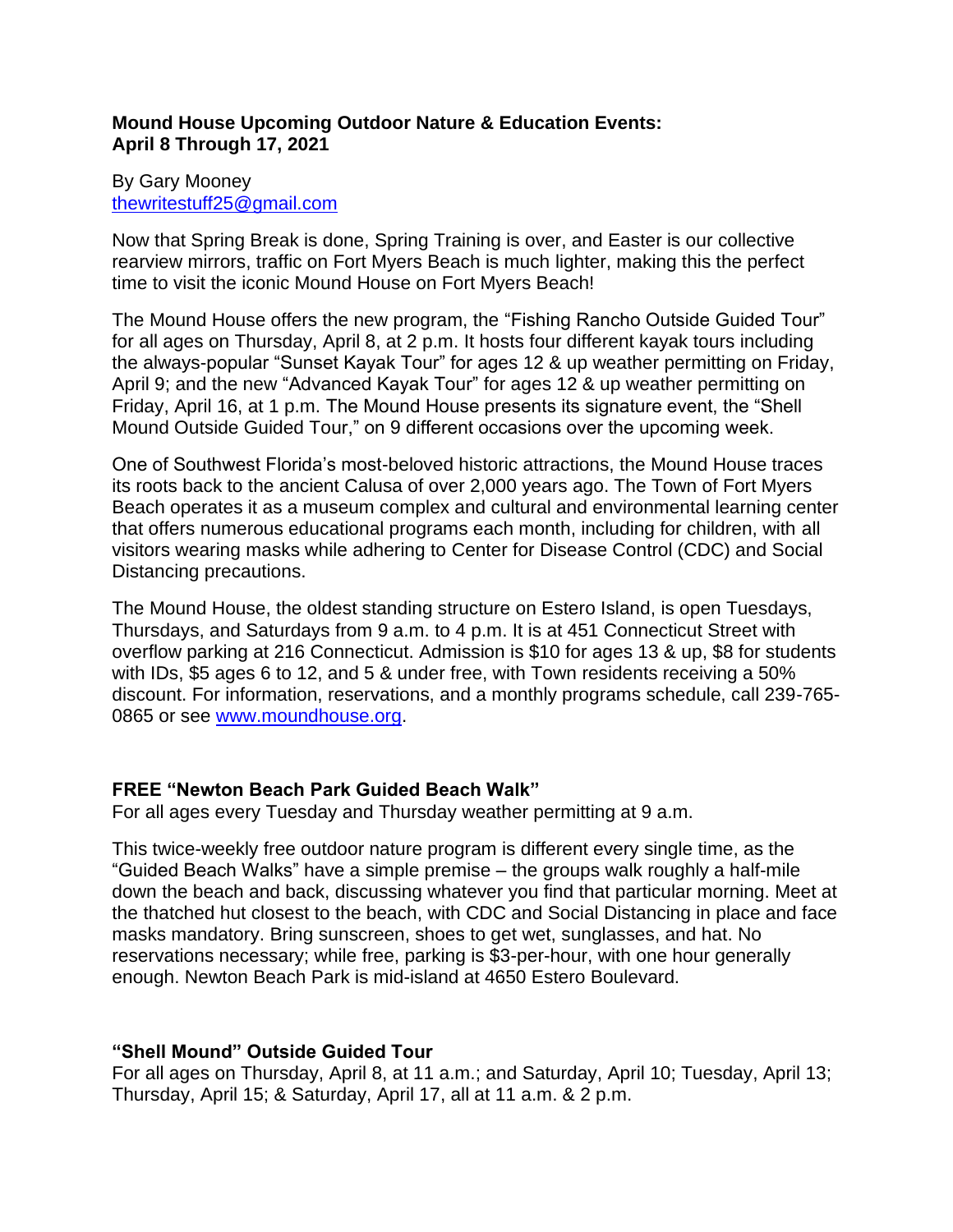If you dig archaeology, this is for you! Tour the 2,000-year-old Calusa Indian Shell Mound led by the Interpretive Staff as you explore the site's archaeology to unearth clues about this ancient society. All participants over 6 must wear a mask. \$5-perperson that does not include Mound House admission; Mound House members free.

#### **NEW "Fishing Rancho Outside Guided Tour"**

For all ages on Thursday, April 8, at 2 p.m.

Perfect for Florida history buffs! Learn about the Latino fishing village known as a "Rancho" that existed on the shell mound between the ancient Calusa and Anglo-Pioneer eras. Explore the site's archaeology and history through unearthed clues about this multicultural society. All participants over 6 must wear masks and everyone will observe CDC guidelines. \$5-per-person that does not include Mound House admission.

#### **"Family Outside Adventures"**

For adults & children age 6 & older weather permitting on Thursday, April 8, at 2 p.m.; and Saturday, April 10; Tuesday, April 13; Thursday, April 15; & Saturday, April 17, all at 10 a.m.

Explore everything fun at the Mound House on this outdoor activity, as the Interpretive Staff leads families through entertaining and educational experiences you will remember for a lifetime! All participants must wear a mask with CDC and Social Distancing guidelines in place. \$2-per-person that does not include Mound House admission; Mound House members free.

#### **"Mangroves by Kayak Tour"**

For ages 12 & up weather permitting on Friday, April 9; Wednesday, April 14; and Friday, April 16, all at 9 a.m.

Explore the winding mangrove creeks and hidden waters of the Estero Bay Aquatic Preserve as only a kayaker can on this Environmental Educator-guided tour of the ancient realm of the Calusa! Witness birds, fish, manatee and dolphins as you paddle through the natural beauty of Estero and Hell Peckney Bays in a tandem kayak. All paddling & safety equipment provided, with kayak tours in accordance with Florida Society of Ethical Ecotourism guidelines. \$45-per-person; Mound House members \$15. Advance reservations necessary; private tours available. CDC and Social Distancing guidelines in place & all participants must wear a mask on land.

#### **"Sunset Kayak Tour"**

For ages 12 & up weather permitting on Friday, April 9.